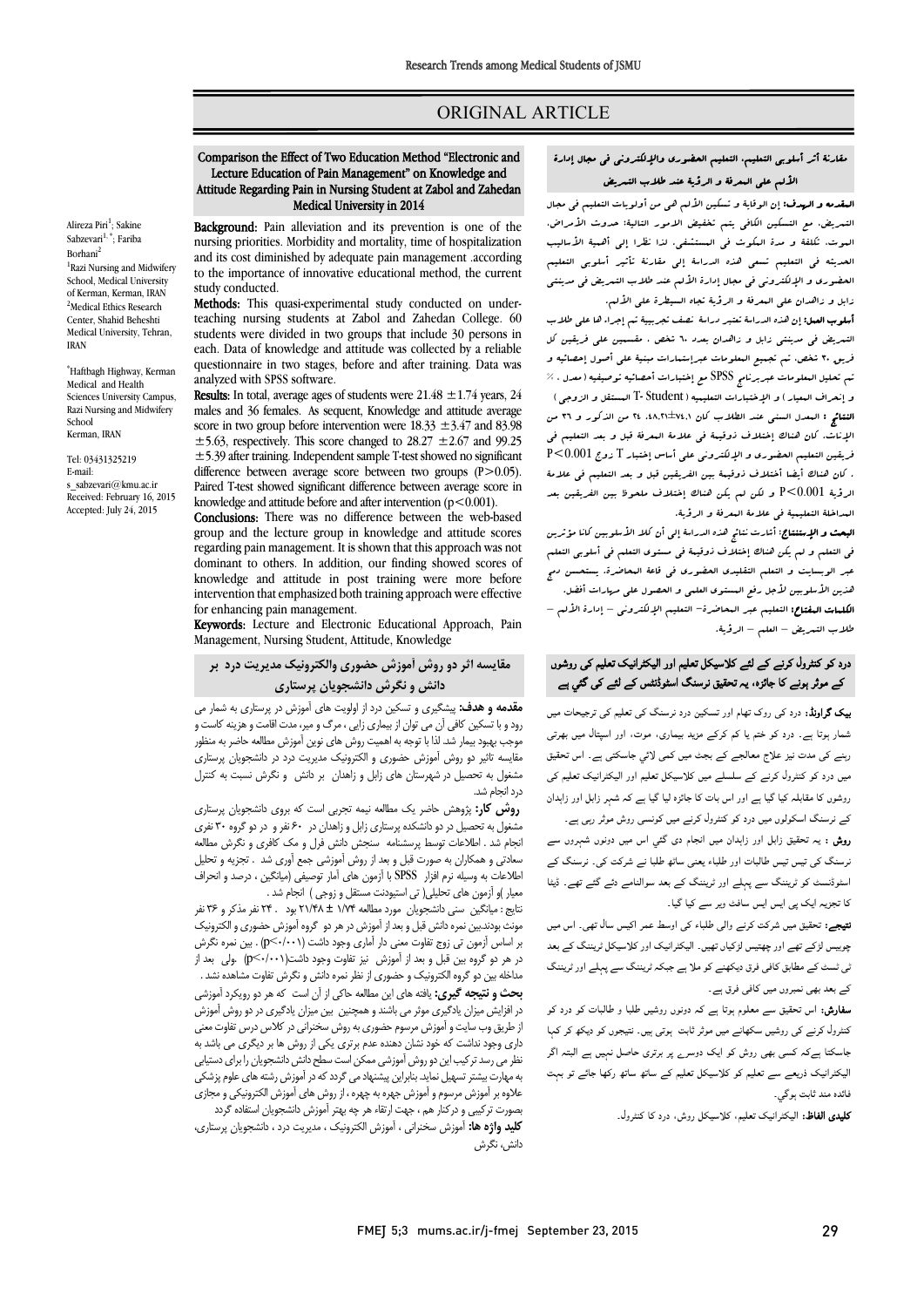$\overline{a}$  $\overline{a}$ 

#### INTRODUCTION

 In today's world, education is considered as the primary right of human begins that leads to social development and lecture that has various different advantages such as being cost-effective to teach to a large number of students (1) and still many of pundits believe that if the method is presented properly, it is influential (2). Most of universities around the result in continuous learning and self-study among students. There is ongoing development in the relation between nursing education and nursing services. The nursing education can remain dynamic only if it breaks time and place and moves toward initiatives, developing innovations<br>and using new teaching-learning methods (3) change. One of the common medical teaching methods is world are attempting to find new educational methods that and using new teaching-learning methods (3).

 Knowing new teaching methods and comparing their results assists teachers to be more influential in future courses (4). Electronic teaching is a new horizon to the world of education.<br>The gymnass of this mathed is to ynoteds quality of education. while saving time for both teachers and students (5). During the last years, many endeavors have been taken to develop and spread the efficiency of web-based learning (6). Web-based from each other; however, the students who cannot par take The purpose of this method is to upgrade quality of education training is a strategy in which teacher and learner are far away in the class can learn by using internet (7).

 Some advantages of web-based training are as follow: easy and unrestricted access to educational sources, saving time development for everyone and with much less cost, easy access to different educational resources, the possibility to learn in any time and place and transferability of knowledge in any time and place by teachers. Moreover, the studies courses declared they have learnt more in compare with and money of going and coming from class, education show that 94% of learners who have attended e-learning traditional methods (8).

 Pain is one the most common clinical symptoms that nurses encounter. Therefore, it is expected that nurses have with right attitude in order to control pain. An acute pain that is not controlled effectively can cause mental and physical disorders (9). Lack of sufficient knowledge and skill to of influential pain management in different references; moreover, incorrect perception of pain prevents proper control (10). Solely collection of information does not lead to a pleasant change. Designing new teaching methods that knowledge and the approach toward special groups of sufficient knowledge and appropriate performance along diagnose and control pain is considered as one of the barriers are evidence-based will upgrade skills in relation with patients. (11)

 Alkhaldeh et al conducted a descriptive study in 2012 in order to analyze nursing students' knowledge and attitude toward enough knowledge and appropriate attitude toward pain management and advanced training of education and skills on pain management is required (9). Zhang et al did another research about the influence of pain training (using lecture the skill to analyze pain in china. The results showed that the pain management. They stated that students did not have method) on nurses' knowledge and attitude about pain and

interfering groups had significantly difference increase in the level of knowledge and attitude (12).

 Keefe and Wharrad conducted a research that aimed to study the use of e-learning to upgrade pain control training among results presented that electronic learning group, after intervention, had higher level of knowledge in compare with control group. In addition, students' awareness increased by using e learning for the year (13). Keyte and Richardson did training. In this study, the influence of pain management training with lecture method is compared with web-based method. Ninety nurses that worked in a training hospital in similar groups. The results showed that the average score of participants' knowledge on pain management had significant increase in both methods in compare with the base score, however, there was no significant difference between score of knowledge of pain management in the two groups in post-<br>test  $(p=0/326)$ . Researchers recommended e-learning of pain management because of its traits including learning based on learner's interest, cost-effectiveness, efficiency, accessibility, flexibility, appropriate design, universality, (14) training with different educational method including lecture, poster, and educational stands have been conducted. Although there have been growth and development of educational programs, there are many shortages in level of analyze, control and treatment of patients' pain (8, 15, 16). Insufficient knowledge and skill in analyzing and controlling pain, stereotypical attitude and the influence of nurses' personal believes are influential on the extend of stated that knowledge, stereotypical attitude, insufficient skill in analyzing and controlling pain and misperception prevents pain control. A number of researchers believe nursing students in East Midlands of England in 2012. The another study in 2011 in order to review the strategies of pain US participated in the study and were categorized in two of knowledge of pain management in the two groups in post-In total, different researches in the field of pain management knowledge, attitude and performance of nurses in proper experienced pain in patients. Consequently, it could be nurses' knowledge and attitude in pain management are

influential factors in this respect, moreover, they believe innovative methods are required to teach pain management (14). In different studies, e-learning is recommended due to providing flexibility of time and place and increasing the Learning in compare with traditional methods helps researchers and teachers to decide efficient future e-learning and traditional methods. The current study was conducted to compare the influence of e-learning and traditional knowledge and attitude who studied in Zabol and Zahedan. capacity of learning  $(17 - 19)$ . Knowing the outcomes of emethods of pain management training on nursing students'

#### METHODS

 This is a semi-experimental study. Samples were selected Balochestan (Zahedan and Zabol) province. The criteria to participate in the study were as follow: passing three units of techniques and principals of nursing including the practical course, ability to use computer and internet, studying in the were selected and then divided in two groups. The ability to from nursing and midwifery schools located in Sistan and same period. Sixty students of fourth semester of nursing

i<br>I  $\overline{a}$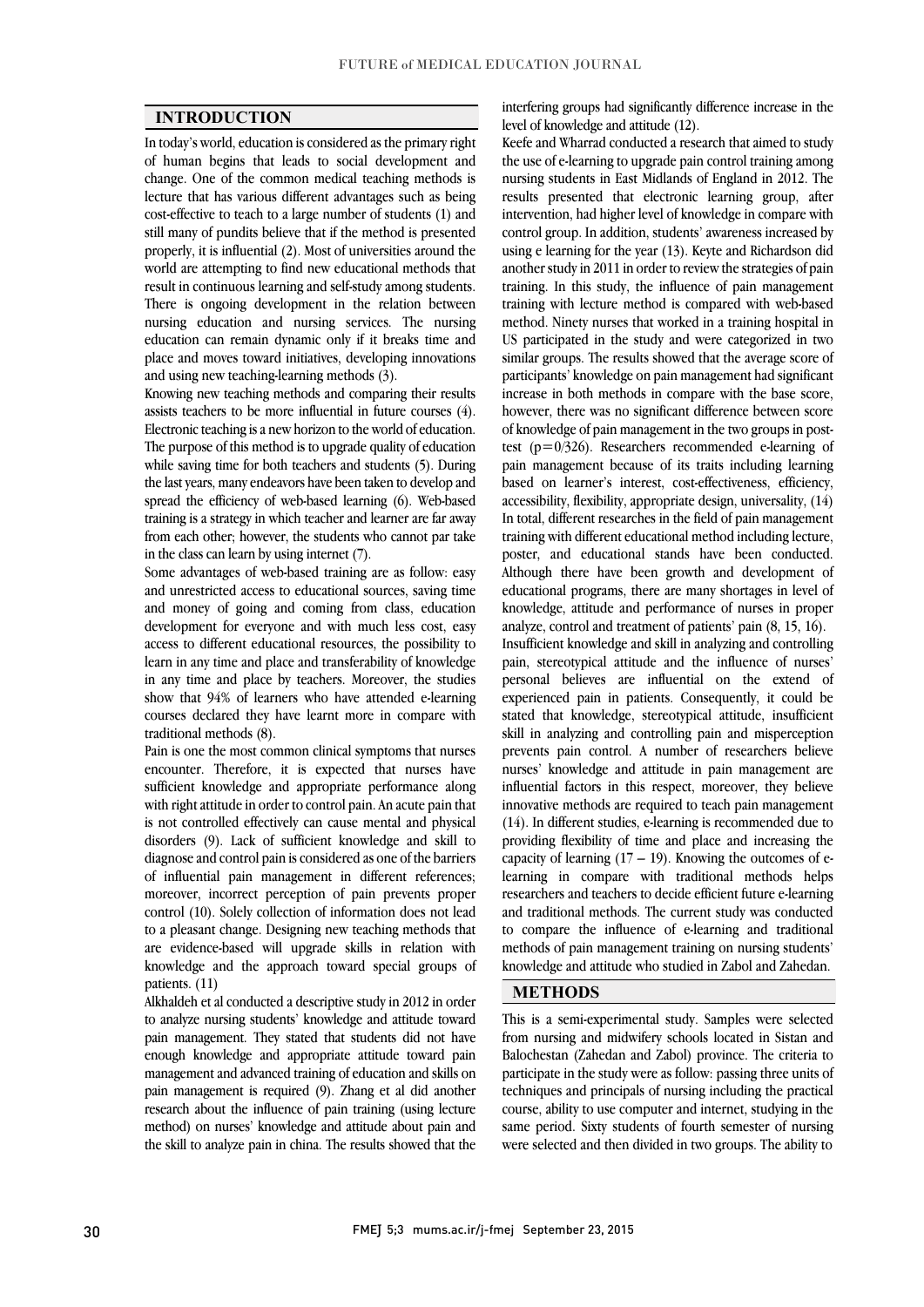use virtual world was analyzed in both groups; it was confirmed that all of them had no problem in this respect. It should be mentioned that they have passed IT course. A group was trained with face-to-face lecture method in nursing and semester were trained via web-based method in a website developed by the researcher. Both group had pre-test questionnaire before participating in the educational program. slides were provided for lecture group. The other group was trained in another faculty that used website, however, similar contents were provided for both groups. They were reminded that part of internal surgery of the syllabus would be provided with this method. Therefore, the students were<br>supposed to read the materials in the website. In e-learning group, the website had international domain of Ir: www.painmanagment.ir that had the host had high speed using Mihan web host. It had an ongoing virtual training in protected using PHP language designed by an IT expert. It was designed to record the information including time and place of logging in and the researchers were able to see the whole history of users. It was predicted that if the students should be mentioned that this problem did not occur during the study and all of the students attended the course. After midwifery school of Zahedan. 30 students of the fourth Two sessions lasting one hour and half along with training be provided with this method. Therefore, the students were pain control. The content of the site was thoroughly do not visit the site, they were extracted from sample list. It two weeks, post-test was held.

Ferrell and McCaffery developed a questionnaire to analyze same questionnaire is used in the present study. It was translated via back ward and forward method and 10 faculty members of nursery school of Zahedan and Kerman nurses' knowledge in pain management in 1987 (19) and the

 confirmed the content validity. The final version of the questionnaire has 21 true/false questions, 12 multiple-choice questions, and 2 case studies with 4 questions. 20 nursing students out of the sample completed the questionnaire and order to assess attitude, the questionnaire of Saadati et al used. The questionnaire was designed according to 5-scales or likert including totally agree, agree, no idea, disagree,<br>totally disagree and the scores were from 1 to 5 (20). The common ethnic is considered in this study including free participation in the study and gaining official permission. The questionnaires were nameless. The current study code  $\frac{1}{B}$  Research and Technology Department of Medical by Research and Technology Department of Medical the reliability was assessed by Cronbach's alpha: 0/81. In (2006) which included 25 questions with Likert scale was of Likert including totally agree, agree, no idea, disagree, is K/93/325; research plan number is 93/273 and is confirmed University of Kerman.

## **RESULTS**

j  $\alpha$ age of students is  $21/48 \pm 1/74$ . Number of males and females were 24 and 36, respectively. There was no difference about personal traits and score of knowledge and attitude between the groups before intervention and they were similar. The test was  $17/7\pm 3/78$ , which changed to  $27/63 \pm 2/68$  after intervention. According to paired t-test, there is statistically significant difference (p< 0/001). In e-learning group, the average score of knowledge was  $18/92 \pm 3/16$  before incredition and  $2/50 \pm 26/50$  and equivalently, similarly, there is significance difference ( $p$ < 0/001). There was no difference between the scores of two groups after intervention according Analysis of demographic information showed that the average average score of students' knowledge in lecture group in preintervention and  $2/56 \pm 28/96$  after education; similarly, there to independent t-test ( $p < 0/058$ ) (table 1).

I

 $\overline{a}$ 

| Table 1. comparing average score of students in pain management before and after intervention |                                                        |                                                        |          |  |
|-----------------------------------------------------------------------------------------------|--------------------------------------------------------|--------------------------------------------------------|----------|--|
| Average of score                                                                              | <b>Before</b>                                          | After                                                  | P value* |  |
| Group                                                                                         | Average score of knowledge $\pm$ standard<br>deviation | Average score of knowledge $\pm$ standard<br>deviation |          |  |
| Lecture group                                                                                 | $17/7 \pm 3/78$                                        | $27/63 \pm 2/68$                                       | 0.001    |  |
| e-learning group                                                                              | $18/92 \pm 3/16$                                       | $28/96 \pm 2/56$                                       | 0.001    |  |
| P value $**$                                                                                  | 0/160                                                  | 0/0.58                                                 |          |  |
| <sup>*</sup> :t student<br>**: paired t test                                                  |                                                        |                                                        |          |  |
|                                                                                               |                                                        |                                                        |          |  |

 $\overline{a}$ 

| Table 2. comparing the score of students' attitude in pain management before and after intervention |                                                       |                                                       |          |  |
|-----------------------------------------------------------------------------------------------------|-------------------------------------------------------|-------------------------------------------------------|----------|--|
| <b>Average of score</b>                                                                             | <b>Before</b>                                         | After                                                 | P value* |  |
| Group                                                                                               | Average score of attitude $\pm$ standard<br>deviation | Average score of attitude $\pm$ standard<br>deviation |          |  |
| Lecture group                                                                                       | $83/5 \pm 6/21$                                       | $99/56 \pm 5/96$                                      | 0.001    |  |
| e-learning group                                                                                    | $84/28 \pm 5/14$                                      | $98/92 \pm 4/79$                                      | 0.001    |  |
| P value $**$                                                                                        | 0/511                                                 | 0/654                                                 |          |  |
| <sup>*</sup> :t student<br>**: paired t test                                                        |                                                       |                                                       |          |  |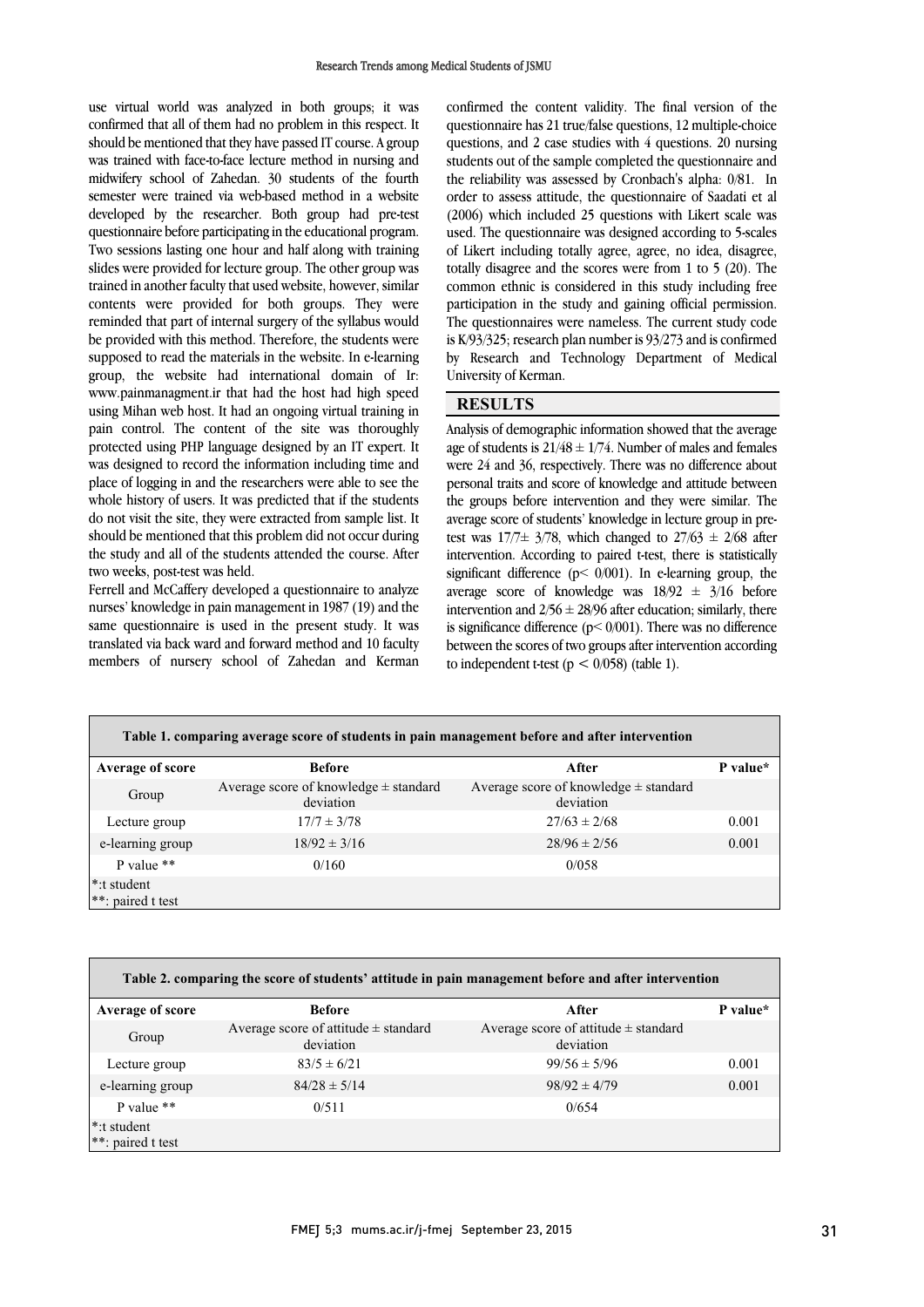٦

The score of attitude was  $83/5 \pm 6/21$  in lecture group and before intervention that changed to  $99/56 \pm 5/96$  after education. In e-learning group, the score was  $84/28 \pm 5/14$ that changed to  $98/92 \pm 4/79$  after education. Paired t-test showed significance difference in both groups (p< 0/001). In difference was found between the two groups  $(p=0/654)$ . accordance with the results of independent t-test, no (Table 2)

#### DISCUSSION

 In the current study, there was no difference in demographic traits, score of knowledge and attitude. Therefore, it could be stated that the results of comparing knowledge and attitude scores about pain management in the two groups were not innuenced by these characteristics. The results<br>showed that training has positive effect on pain management in both groups (lecture and e-learning). The results of some studies comparing lecture and electronic teaching methods presented that there were statistically significance difference in score of knowledge before and after intervention and<br>increased after intervention; however, the post-test did not show any difference  $(13, 14$  and  $21)$ . Moreover, different studies conducted in Iran presented that there is difference between scores of students before and after intervention, post-test in the two educational methods. Number of samples, compared groups, and the quality of the content of e-learning programs were different with the present study. However, it was presented that both methods increase learning via web-based training, in compare with other educational methods, can be influential on cognitive- learning and to some extent on psychomotor which is similar were not influenced by these characteristics. The results in score of knowledge before and after intervention and however, there were no significant difference in the scores of knowledge and attitude of students and concluded that eto our study (22-25).

to our study (22-25).<br>The results of the present study showed that the score of attitude increased after intervention in both lecture and elearning group  $(p < 0/001)$ , however there was no difference between the two groups after intervention. Therefore, both methods have improved students' attitude toward pain Saadati et al (20) and with studies conducted abroad (12, 26). E-learning's score number of attitude changed a bit less than lecture group that might be due to lack of interaction is flexible and medical team can have access to the content at any time or place. Consequently, it is recommended that in medical education e-learning methods be used along with common methods in order to upgrade education of management. The results of the current study were similar to between student and teacher in electronic world. E-learning students.

 According to the present study and most of studies conducted in Iran and other countries, the criteria of learning level is the score gained in the exam. It seems that e-learning via website provides sounder learning and students are more motivated because he/she is in charge of

 learning. This is similar to the results of Keefe and Wharrad, Keyte and Richardson who believe that convenience and easy access to educational content via web site leads to upgrade of learning capability among learners (13, 14). Knowledge, attitude and skill to take care of patient are very important; is essential. E-learning is flexible and it is easy to access moreover, life-log learning to gain clinical skill and capability information at any time or place.

 Therefore, it is suggested to use e-learning method along enough knowledge and appropriate attitude toward pain management, he/she can control patients' pain more efficiently (14, 26-30). Teaching pain to nursing students and continuous education are essential to upgrade pain management  $(8, 15, 16, 29, \text{ and } 30)$ . The current study is similar to montioned studies others. Previous studies have shown that when a nurse has similar to mentioned studies.

 The limitation of the study was small number of participants, however, since both society and sample were similar all of the students participated in the study, both groups had similar demographic data, and therefore this immation was<br>controlled. It is recommended to use more samples and similar demographic data, and therefore this limitation was group in future studies.

 The results of the current study presented that education with both teaching methods (lecture and e-learning) upgraded knowledge and attitude of nursing students<br>toward.pain.management toward pain management.

 Although knowledge of e-learning group did not have significance difference with lecture group, but it was a bit higher. Therefore, it could be said that this method was time. On the other hand, information technology is developing and new efficient methods will develop to train people in different geographical places. Using e-learning, beneficial for them owning to the fact that it saves money and learners will be able to learn at any time.

 Since barriers to manage pain effectively are lack of knowledge, inappropriate attitude and insufficient skill to control pain, e-learning can solve these problems with low costs. It is recommended to conduct similar study for other important to keep nurses and nursing students up-to-dated in order to provided better services. Developing teaching method by using technology is recommended to nursing courses of nursing and in bigger groups of students. It is very students and life-long education.

#### ACKNOWLEDGEMENTS

 The authors highly appreciate authorities of nursing schools of Zabol and Zahedan and the participants.

Financial support and Research committee approval: This Research and Technology Department of Medical University Ī article is derived from MA thesis in the confirmed form of of Kerman. The code is 93/273.

Conflict of Interest. The authors declare that they have no conflict of interests.

.